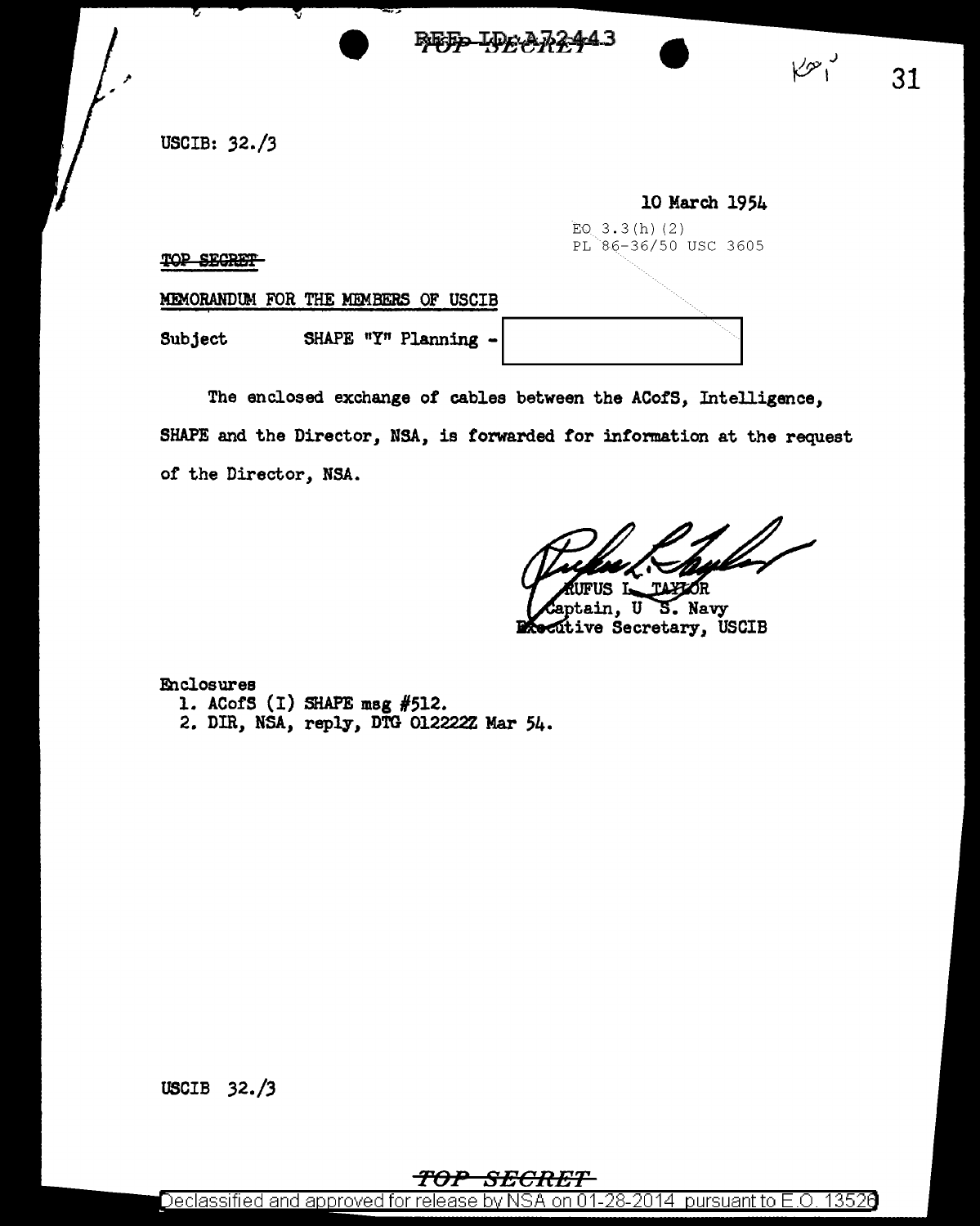| REF ID: 372443<br>ODU |                                                        |  |
|-----------------------|--------------------------------------------------------|--|
|                       | <u>氟</u> O 3.3(h)(2)<br>PL 86-36/50 USC 3605           |  |
|                       | C                                                      |  |
|                       | .<br>P<br>25 February 1954                             |  |
| Reference 512         | <b>SHAPE.</b>                                          |  |
|                       | DIRECTOR NSA AND DIRECTOR GCHQ FROM ACOFS INTELLIGENCE |  |

1. You will have been informed through SHAPE 'Y' channels (Reference In 9139/6 and 7) that approaches have been made to Anticipate that detailed discussions with their appropriate national authorities will start in about a week and that negotiations should be well advanced by end March.

2. Propose therefore, if negotiations are proving satisfactory, to make an approach at end of March or in early April to the Chiefs of Staff.

in SHAPE 'Y' is necessary for 3. Early participation of following reasons:

 $\mathbf{a}$ .

 $\bar{T}$ 

who has had extensive experience of 'Y' in war time. are making considerable contribution of forces of all b. 3 services and are therefore important element in Commands.

 $c_{\bullet}$ 'Y' planning in the affecting the above mentioned commands will pose problems new to SHAPE of Naval 'Y' and cooperation between Naval and Air 'Y' which should be tackled without delay. Y' contribution will be closely involved in these problems, which cannot be solved without participation in 'Y' planning.

4. Request your concurrence with proposal contained in Paragraph 2 above.

TOP SECRE'

**TOP SECRET CONTROL NUMBER 54-573A** 

**COPIES** 

**PAGES** 

-46-

**OF** 

OF T

COPY  $\mathcal{J}/$ 

PAGE<sup>T</sup>